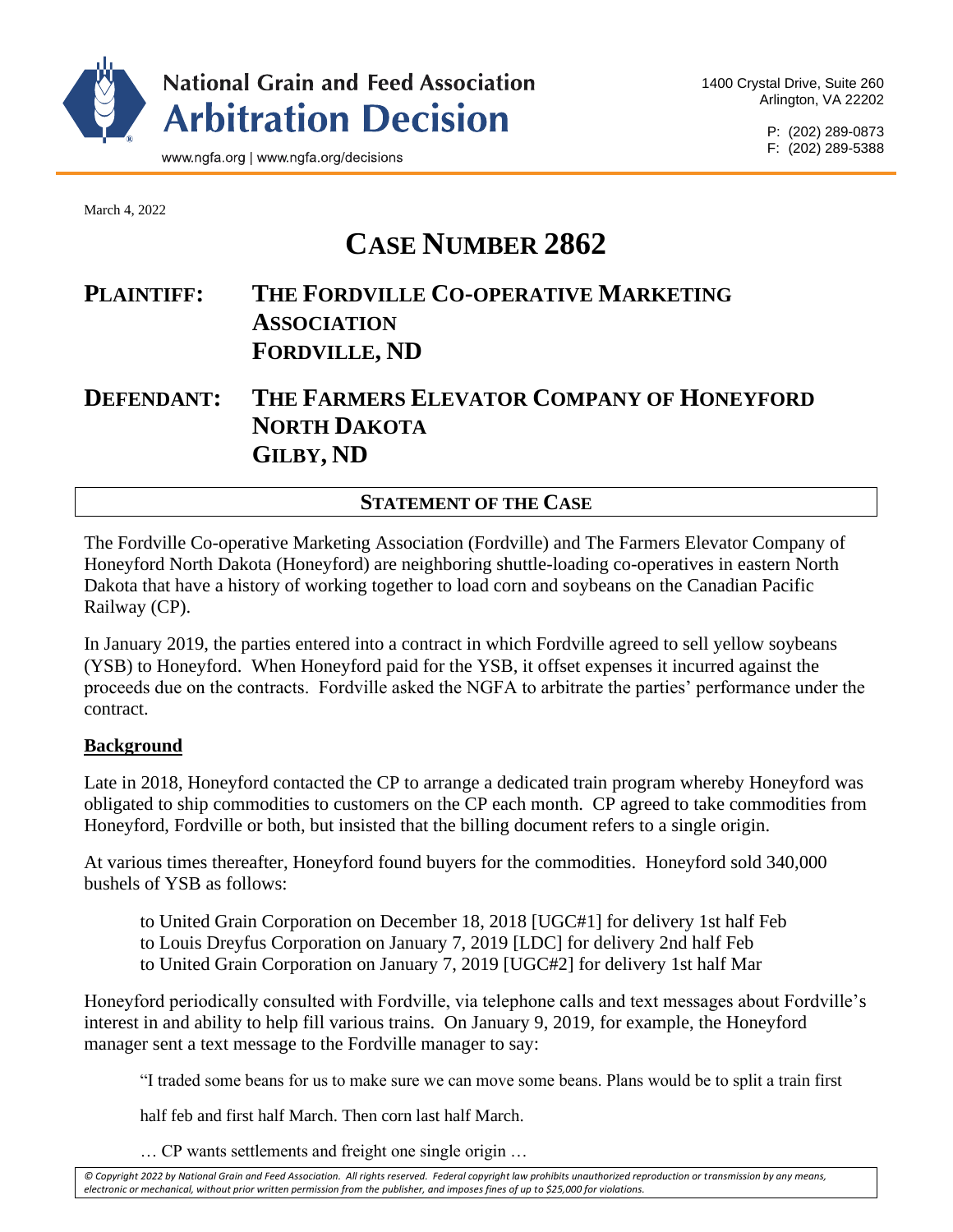This will assure you getting rid of a trains worth of beans to p n w.

Paperwork is on the way"

Fordville's manager responded:

"Sounds good thank you"

Honeyford prepared "Basis Fixed" contract 16627 for 340K bu YSB delivered for delivery 2/15/2019 – 3/15/2019, with a destination of "PNW", which indicated that it was to be a "co-load if possible". [Fordville#1]<sup>1</sup> Fordville subsequently fixed the futures portion of the contract price on January 25 (contract 16668) [Fordville#2], February 5 (contract 16689) [Fordville#3], and February 13 (contract 16708) [Fordville#4].

The documentation provided by the parties in this case indicated that Fordville#2, Fordville#3 and Fordville#4 each contained the following contract term:

"FINAL AND COMPLETE AGREEMENT: This contract shall represent the final, complete and exclusive statement of agreement between the parties and may not be modified, supplemented"  $2^{\circ}$ 

In February 2019, Fordville was filling with YSB. In a telephone conversation, Fordville asked Honeyford if it could load out YSB sooner, rather than later. Honeyford, which controlled a number of trains, offered<sup>3</sup> to send a train earlier than it had planned, and may have told Fordville that this arrangement might cause it to incur additional costs on a later train and "discussed the need", in this eventuality, to make Honeyford whole. On February 19, 2019, Fordville loaded 340K YSB to fulfill the Fordville#1 sale to Honeyford and Honeyford's UGC#1 sale to UGC.

The discussions between the cooperatives continued on February 22. Honeyford's manager sent the following messages:

"After board meeting let me know if you think 4 or 5 trains

April, May, June July ?????"

"I need to let Dave Wood know by noon"

Fordville's manager responded:

"I would like to say 3 possible 4 haven't talked to growers yet"

And on February 25, Honeyford's manager sent:

<sup>1</sup> Fordville#1 bears a date of January 8—which would have preceded the text messages—but was executed on January 9. The arbitrators assume that contract was printed on the execution date, after the exchange of text messages.

<sup>2</sup> The arbitrators noted the absence of standard punctuation and that this appeared to be an incomplete statement. However, none of the six versions of the documentation provided (three confirmations from two parties) included additional language or clarification for the arbitrators.

<sup>3</sup> Honeyford stated that Fordville said that it was full. Rather than deny that it was full, Fordville claims that there was no evidence that it was full. Absent such a denial, the arbitrators find that Fordville was full and that, although under no obligation to do so, Honeyford caused a train to travel to Fordville to accommodate Fordville's need to unload a full train load of beans. Fordville claims, on the other hand, that Honeyford asked Fordville to load the whole train.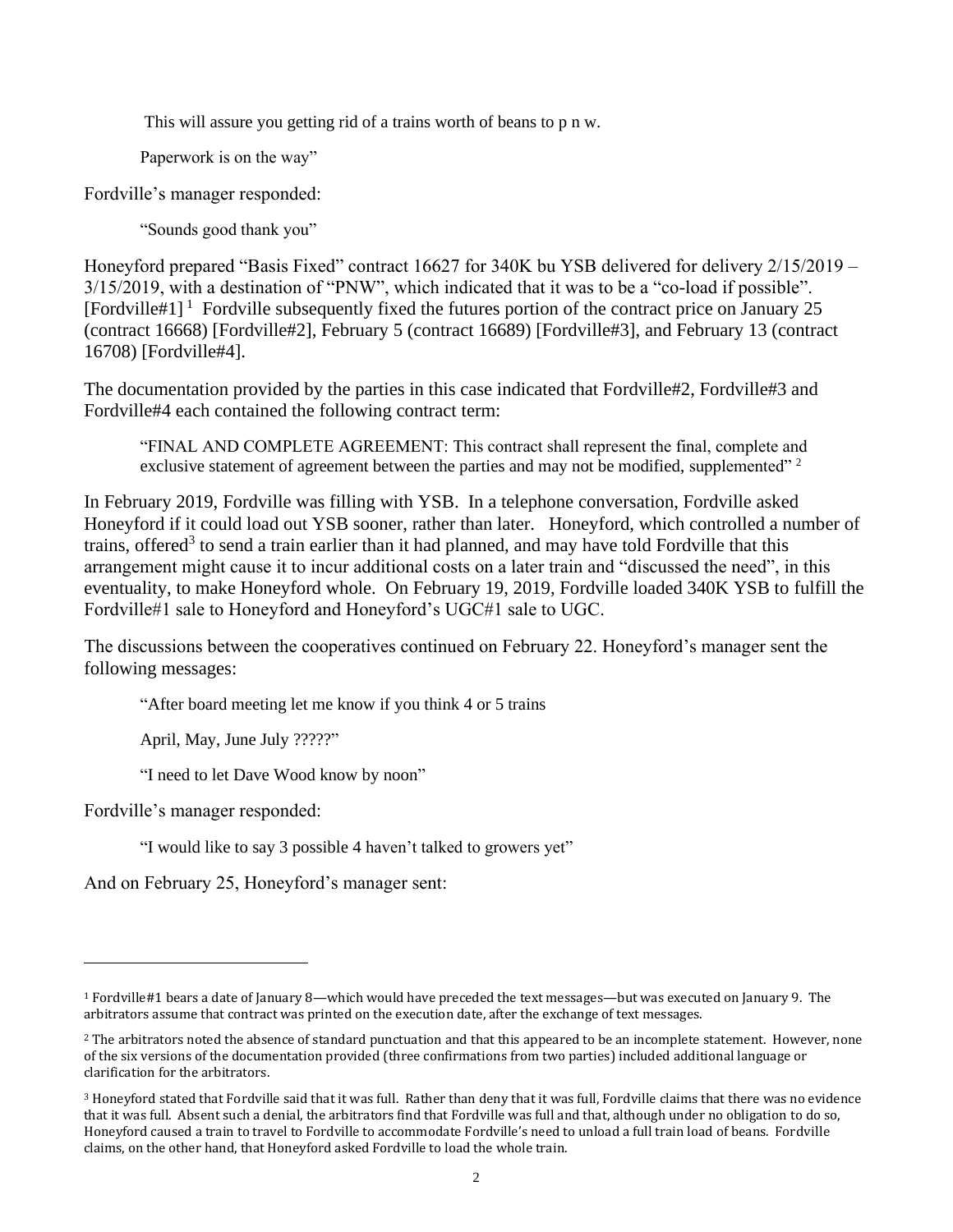"…Do you want to split a PNW sale?

Net about -95/July"

Fordville's manager responded:

"I have a 2nd half March booked with Gavilon so far I only did 50 cars will need to cover that 100 first"

In late February, Honeyford sought to load a YSB train to fill Honeyford's LDC contract. After contacting UGC and LDC, Honeyford determined that the least expensive option would be to pay a carrying charge and a \$0.40 bushel discount to LDC to ship the YSB in July and to deliver the UGC#2 bushels as scheduled. Honeyford sent text messages to Fordville saying that the LDC load would be discounted. Honeyford subsequently loaded the train to fill the UGC#2 contract, apparently without incident.

Honeyford explained the \$75,600 offset<sup>4</sup> in an April 4, 2019 letter to Fordville, saying that "the discount was very fair as it is only right that we should share the risk when I allowed you to use the first train".

Fordville demanded payment for the YSB it loaded on Honeyford's behalf and denied responsibility and liability for the discounts and carrying charges attributable to another train. Fordville subsequently submitted contract Fordville#1 and pricing memoranda Fordville#2, Fordville#3 and Fordville#4 for arbitration.

## **THE DECISION**

Honeyford offered to purchase 340K bushels of YSB from Fordville in February and March. Fordville agreed. Honeyford sent four confirmations that, collectively, covered and priced the 340K bushels. Honeyford directed a train to Fordville. Fordville loaded 340K bushels of YSB into the train.

Honeyford says that before it agreed to send the train to Fordville the parties "discussed the need" to make Honeyford whole. Whether or not the parties "discussed the need" or "agreed" to make Honeyford whole, neither party confirmed an amendment to the contracts in question, as required by NGFA Grain Trade Rule 3(B). The arbitrators find nothing in the contracts submitted for arbitration, that entitles Honeyford to set off expenses incurred in connection with a subsequent transaction. If Honeyford is entitled to offset its expenses against the proceeds due Fordville, its right must come from another source.

Honeyford claims that it negotiated a program with the CP through which Honeyford and Fordville could load both corn and soybeans out of both locations. "The co-load program", Honeyford says, "was a joint venture between Honeyford and Fordville."<sup>5</sup> Honeyford asserts that it is entitled to offset the expenses of the joint venture against the proceeds due Fordville. Fordville, on the other hand, denies that it entered into any sort of joint venture.

A question pertaining to the existence of a joint venture is not obviously a matter over which the NGFA has jurisdiction. Nonetheless, because Honeyford raised the question and Fordville objected neither (a)

<sup>4</sup>. Carrying charges of \$7600 and one-half of a \$0.40 discount on 340K bushels.

<sup>5</sup>. Defendant's Exhibit A ¶5.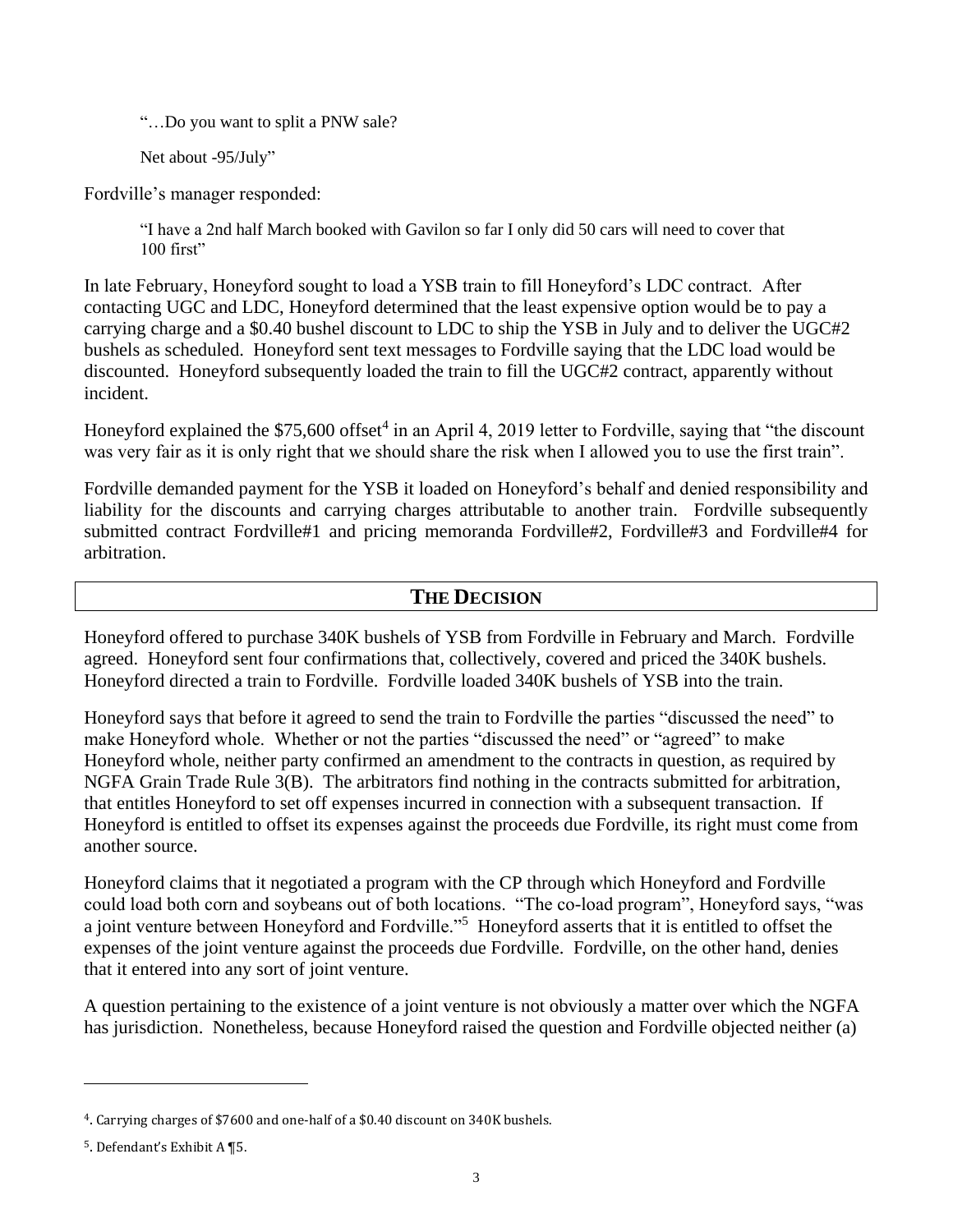that the question exceeded the scope of its agreement to arbitrate nor (b) that Honeyford should have raised the question in a counterclaim,  $6$  the NGFA takes jurisdiction by way of the consent of the parties.<sup>7</sup>

Honeyford has not produced a contract between the parties setting forth the terms of a joint venture. No reference to a joint venture appears in the more than twenty pages of text messages between the parties. Honeyford does not refer to a joint venture in its April 4, 2019 justification of the discount. Instead, Honeyford argues that the conduct of two North Dakota cooperatives demonstrates the existence of a joint venture as a matter of North Dakota law. The parties agree that the North Dakota Supreme Court set forth the applicable standard for determining the existence of a joint venture. A North Dakota joint venture requires that there be:

(1) contribution by the parties of money, property, time, or skill in some common undertaking, but the contributions need not be equal or of the same nature; (2) a proprietary interest and right of mutual control over the engaged property; (3) an express or implied agreement for the sharing of profits, and usually, but not necessarily, of losses; and (4) an express or implied contract showing a joint venture was formed.

*Thompson v. Danner*, 507 N.W.2d 550 (N.D. 1993) at 556.

#### *(1) A common undertaking*

The arbitrators struggled with what Honeyford believed to be scope of the common undertaking. Did the common undertaking consist of (a) the trains the parties actually co-loaded, $8$  (b) the train or trains containing the 340K bushels of soybeans to be co-loaded "if possible",  $\degree$  (c) the trains the parties agreed to co-load, irrespective of how those trains were loaded,<sup>10</sup> or (d) all trains the CP approved for coloading. The contracts and text messages suggest, on the other hand, that Fordville merely agreed to supply commodities to Honeyford from time to time as its situation warranted. The arbitrators find that—although it is clear that the parties agreed to do *something*—Honeyford has failed to demonstrate the existence of any particular common undertaking.

#### *(2) A proprietary interest and right of mutual control over the engaged property*

If Honeyford had demonstrated the existence of a common undertaking, the next task would be to show that there was a proprietary interest and a right of mutual control over the engaged property. Faced with such a task, Honeyford would fail. Each party controlled its own grain. Honeyford controlled the freight and the destination. When Honeyville needed grain for a customer in the Pacific Northwest, it did not use "joint venture" property, but rather purchased the grain it needed from Fordville. Each party, as Honeyford observed, had an interest in cooperation, but the same may be said of any bilateral grain contract. In any event, an interest in cooperation is not the same as mutual interest and control over

<sup>6</sup>. NGFA Arbitration Rule 2(A).

<sup>7</sup>. NGFA Arbitration Rule 1(A)(2).

<sup>8</sup>. If the agreement was as to trains actually co-loaded, none of the trains at issue was actually co-loaded, in which case Honeyford's claim to offset damages arising from the joint venture must fail.

<sup>9</sup>. If the agreement was as to the trains carrying the bushels identified in Fordville#1, those soybeans appear to have been loaded and delivered without any sort of loss.

<sup>10</sup>. The January 9 text message exchange suggests that the parties agreed to co-load one soybean train in the first-half of February, another soybean train in the first-half of March and a corn train in the last half of March. If so, those would appear to be the trains used to fill the UGC#1 and UGC#2 contracts and another corn train about which the parties presented no evidence. Honeyford has not presented evidence that convinces the arbitrators that Fordville agreed that its responsibilities extended to the LDC train that generated the loss that Honeyford seeks to offset against the proceeds of the Fordville#1 contract.